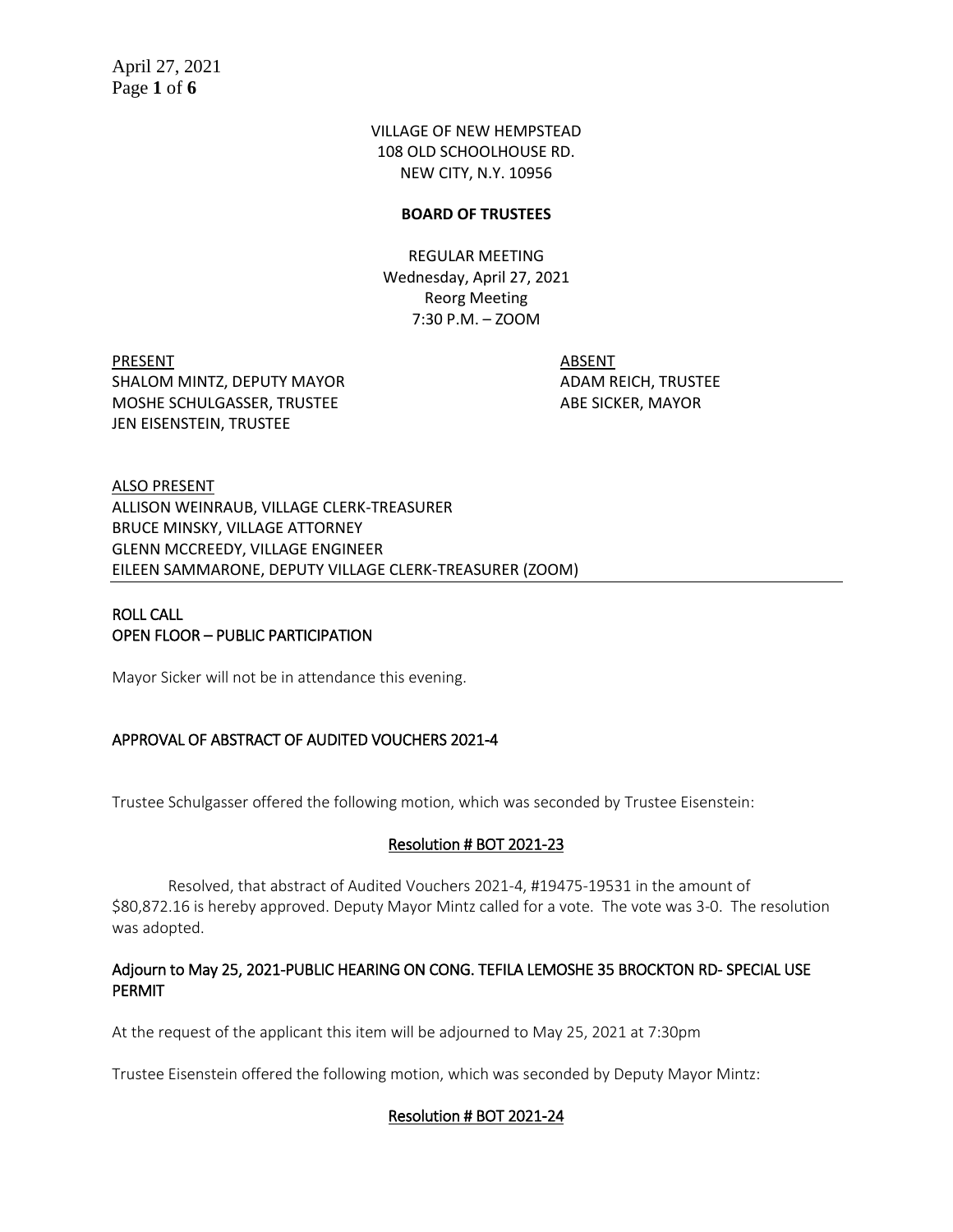April 27, 2021 Page **2** of **6**

Resolved, that the Public Hearing on 35 Brockton Rd, New Hempstead, NY is hereby adjourned to May 25, 2021 at 7:30pm. Deputy Mayor Mintz called for a vote. The vote was 3-0. The resolution was adopted.

## RESOLUTION AUTHORIZING THE DEPUTY MAYOR TO SIGN THE TILCON CONTRACT FOR THE UPCOMING PAVING SEASON

Trustee Eisenstein offered the following motion, which was seconded by Deputy Mayor Mintz:

# Resolution # BOT 2021-25

Resolved, that the village board hereby authorizes the Mayor to sign the Tilcon Paving Contract for the upcoming paving season not to exceed 400,000.00 subject to the approval of the Village CPA Eric Lafazan. Deputy Mayor called for a vote. The vote was 3-0 the resolution was adopted.

# RESOLUTION AMENDING THE VILLAGE OF NEW HEMPSTEAD FEE SCHEDULE TO INCLUDE A FEE FOR FILMING WITHIN THE VILLAGE OF NEW HEMPSTEAD

Mrs. Weinraub explained the village is looking to do a Local Law for this as other villages have but in the meantime as people are coming for permits and we have to do the work the get everything prepared the Village is looking to adopt the fees needed for the permit as the Local Law is being drafted. After discussion with other municipalities it was determined the appropriate fees are as follows:

Fees for the issuance of permits authorized by the Village is as follows, and shall be paid in advance of the issuance of a permit, in cash or by bank or certified check:

- Basic filming permit: \$250 for two or more days, or \$150 for one day. Where an applicant requests a waiver of the notice, the basic filming permit fee shall be \$500.
- The daily filming fee for a major motion picture as defined in this chapter shall be \$250 per hour, with a minimum of four hours.
- The filming permit for nonprofit applicants filming for educational purposes (no daily rate is required) shall be \$100.
- In addition to any fees or costs mentioned in this chapter, the applicant shall reimburse the Village for any lost revenue, such as repairs to public property.
- In addition to any fees or costs mentioned in this chapter, an administrative fee in the amount of \$500 shall be paid at the time the permit is issued.

The posting of a \$5,000 cash security deposit, or \$5,000 maintenance bond running in favor of the Village of New Hempstead protecting and insuring that the location utilized will be left after filming in a satisfactory condition, free of debris, rubbish and equipment, and that due observance of all Village ordinances, laws, and rules or regulations will be followed.

Trustee Eisenstein offered the following motion, which was seconded by Deputy Mayor Mintz: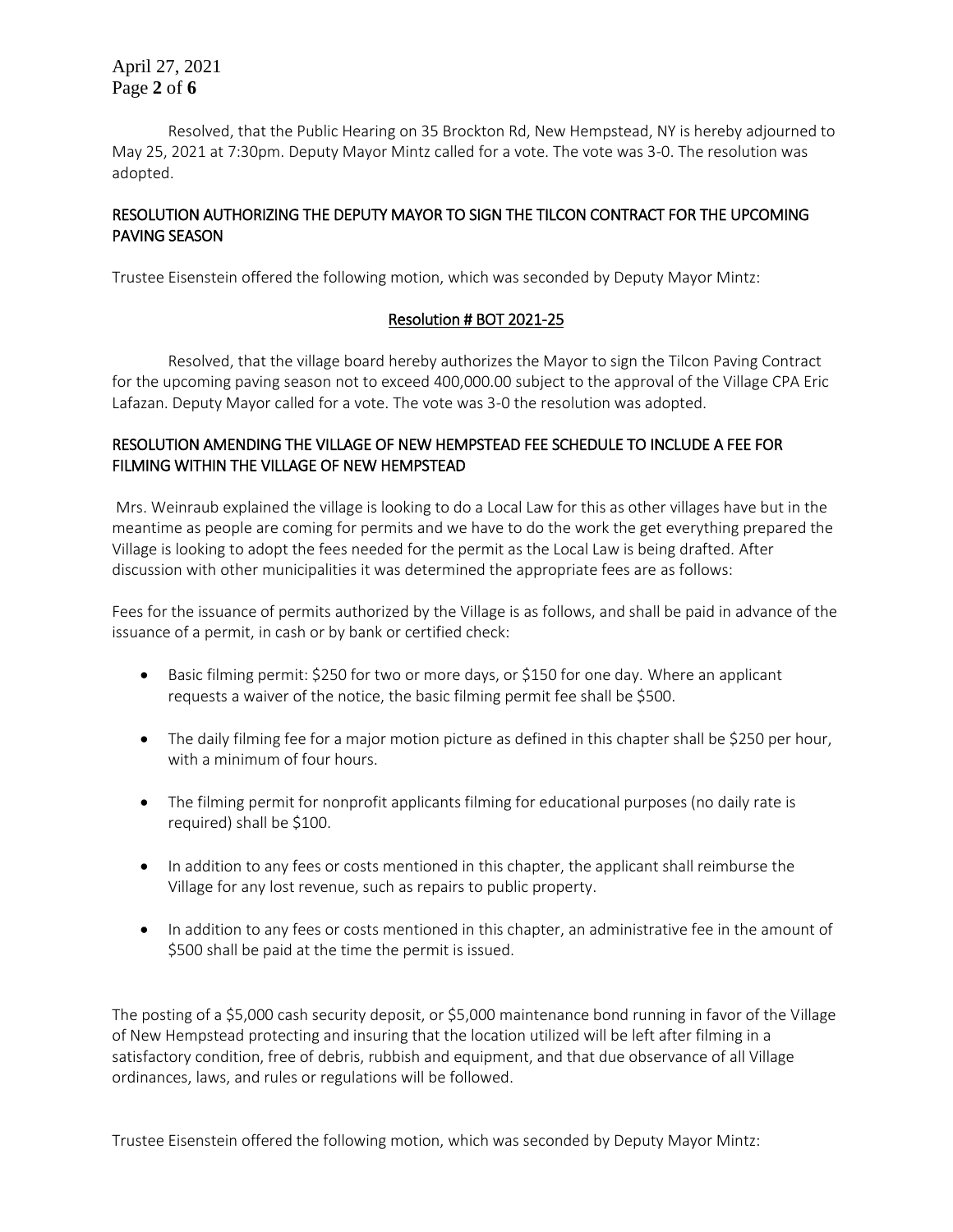# **RESOLUTION NO. B.O.T. 2021-26**

WHEREAS, The Village of New Hempstead Board of Trustees had previously set a schedule of various fees the Village charges for certain permits and/or services; and

WHEREAS, the Village Board periodically reviews said fee schedule to ensure that all fees the Village charges are up to date and current; and

WHEREAS, the Village Board has determined that certain fees regarding commercial filming are required to be consistent with surrounding municipalities and to offset certain costs associated with said filming;

# NOW WHEREFORE, IT IS HEREBY

RESOLVED, the Village Board of the Village of New Hempstead amends the Village of New Hempstead Fee Schedule to include fees as follows:

Fees for the issuance of permits authorized by the Village is as follows, and shall be paid in advance of the issuance of a permit, in cash or by bank or certified check:

- Basic filming permit: \$250 for two or more days, or \$150 for one day. Where an applicant requests a waiver of the notice, the basic filming permit fee shall be \$500.
- The permit for daily filming fee for a major motion picture shall be \$250 per hour, with a minimum of four hours.
- The filming permit for nonprofit applicants filming for educational purposes (no daily rate is required) shall be \$100.
- In addition to any fees or costs, the applicant shall reimburse the Village for any lost revenue, such as repairs to public property.
- In addition to any fees or costs, an administrative fee in the amount of \$500 shall be paid at the time the permit is issued.

The posting of a \$5,000 cash security deposit, or \$5,000 maintenance bond in favor of the Village of New Hempstead protecting and ensuring that the location utilized will be left in the same condition after filming free of debris, rubbish and equipment, and that due observance of all Village ordinances, laws, and rules or regulations will be followed.

Additionally, prior to the issuance of any permit hereunder, the applicant shall furnish the Village with a Certificate of Insurance naming the Village of New Hempstead as a Certificate Holder and Additional Insured under a policy of liability insurance.

Trustee Eisenstein moved the Resolution and Deputy Mayor Mintz seconded. All were in favor and the Resolution carried unanimously. Deputy Mayor Mintz declared the Resolution carried and directed the Village Clerk to file same.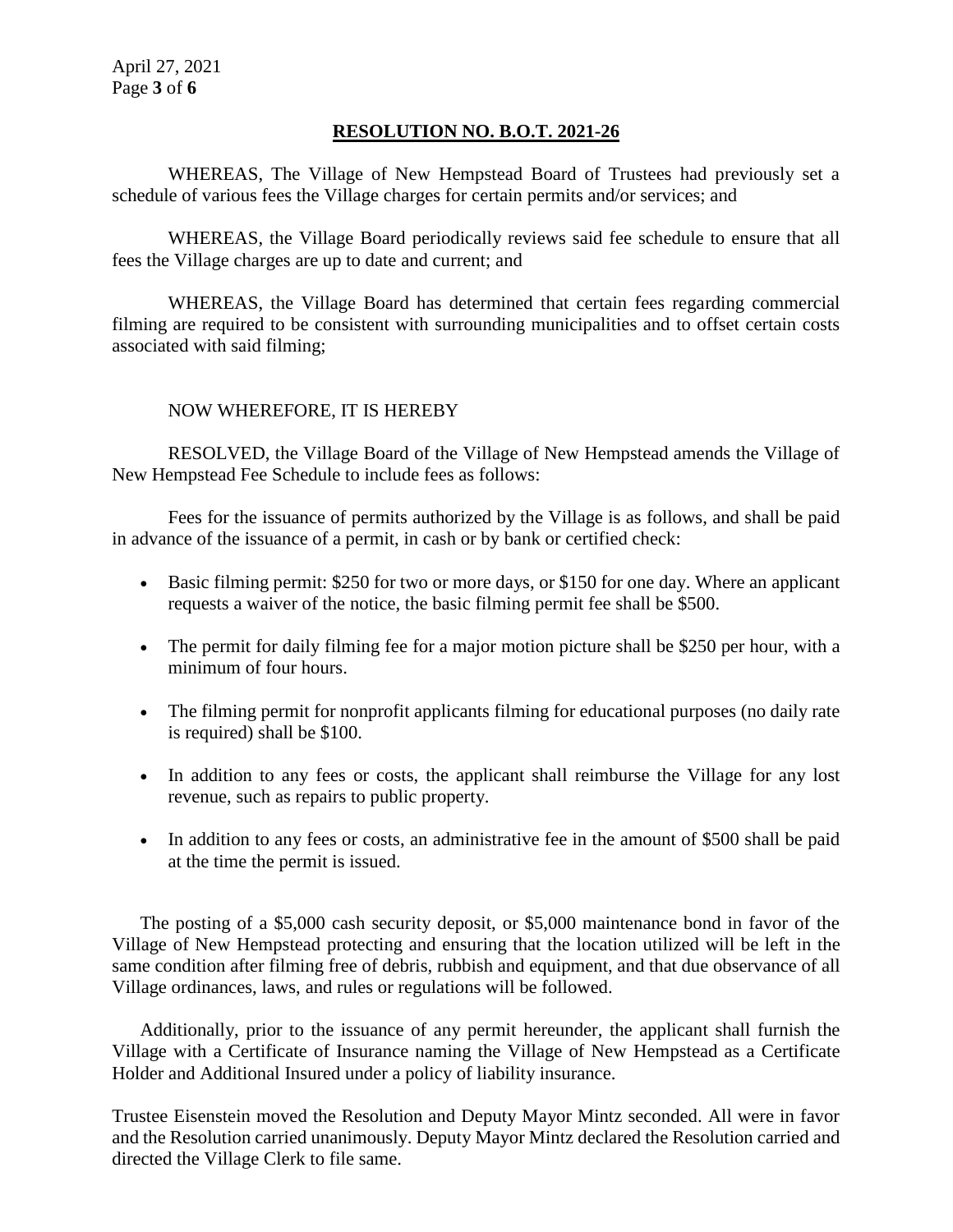#### VILLAGE OF NEW HEMPSTEAD REORGANIZATION MEETING

DEPUTY MAYOR APPOINTS ALLISON WEINRAUB AS VILLAGE CLERK- TREASURER FOR A 2 YEAR TERM TO EXPIRE 3/31/2023

DEPUTY MAYOR APPOINTS EILEEN SAMMARONE AS DEPUTY VILLAGE CLERK- TREASURER FOR A 1 YEAR TERM TO EXPIRE 3/31/2022

DEPUTY MAYOR APPOINTS RAYMOND CANARIO AS BUILDING INSPECTOR FOR A 1 YEAR TERM TO EXPIRE 3/31/2022

DEPUTY MAYOR APPOINTS EVAN HUMPHREY AS DEPUTY BUILDING INSPECTOR FOR A 1 YEAR TERM TO EXPIRE 3/31/2022

DEPUTY MAYOR APPOINTS RENEE STALA JUSTICE CLERK FOR A 1 YEAR TERM TO EXPIRE 3/31/2022

DEPUTY MAYOR APPOINTS ALLISON WEINRAUB AS DEPUTY JUSTICE CLERK A 1 YEAR TERM TO EXPIRE 3/31/2022

DEPUTY MAYOR APPOINTS BRUCE MINSKY AS ATTORNEY FOR THE VILLAGE OF NEW HEMPSTEAD FOR A 1 YEAR TERM TO EXPIRE 3/31/2022

DEPUTY MAYOR APPOINTS BRUCE MINSKY VILLAGE PROSECUTOR FOR A 1 YEAR TERM TO EXPIRE 3/31/2022

DEPUTY MAYOR APPOINTS HILLEL KURZMAN AS ACTING ASSOCIATE JUSTICE FOR A 1 YEAR TERM TO EXPIRE 3/31/2022

1DEPUTY MAYOR APPOINTS DAVID WEISS AS MEMBER OF THE PLANNING BOARD FOR A TERM OF 5 YEARS TO EXPIRE 3/31/26,

DEPUTY MAYOR APPOINTS ELLIOT ZISMAN AS MEMBER OF THE ZONING BOARD OF APPEALS FOR A TERM OF 5 YEARS TO EXPIRE 3/31/26

DEPUTY MAYOR APPOINTS SHALOM MINTZ AS DEPUTY MAYOR FOR A 1 YEAR TERM TO EXPIRE 3/31/2022

DEPUTY MAYOR APPOINTS MEL POLLIAKOFF CHAIRMAN OF THE PLANNING BOARD FOR A 1 YEAR TERM TO EXPIRE 3/31/2022

DEPUTY MAYOR APPOINTS HILLEL KURZMANN AS DEPUTY CHAIRMAN OF THE PLANNING BOARD FOR A 1 YEAR TERM TO EXPIRE 3/31/2022

DEPUTY MAYOR APPOINTS SOLOMON FUERST CHAIRMAN OF THE ZONING BOARD OF APPEALS FOR A 1 YEAR TERM TO EXPIRE 3/31/2022

DEPUTY MAYOR APPOINTS ARI TAUB DEPUTY CHAIRMAN OF THE ZONING BOARD OF APPEALS FOR A 1 YEAR TERM TO EXPIRE 3/31/2022.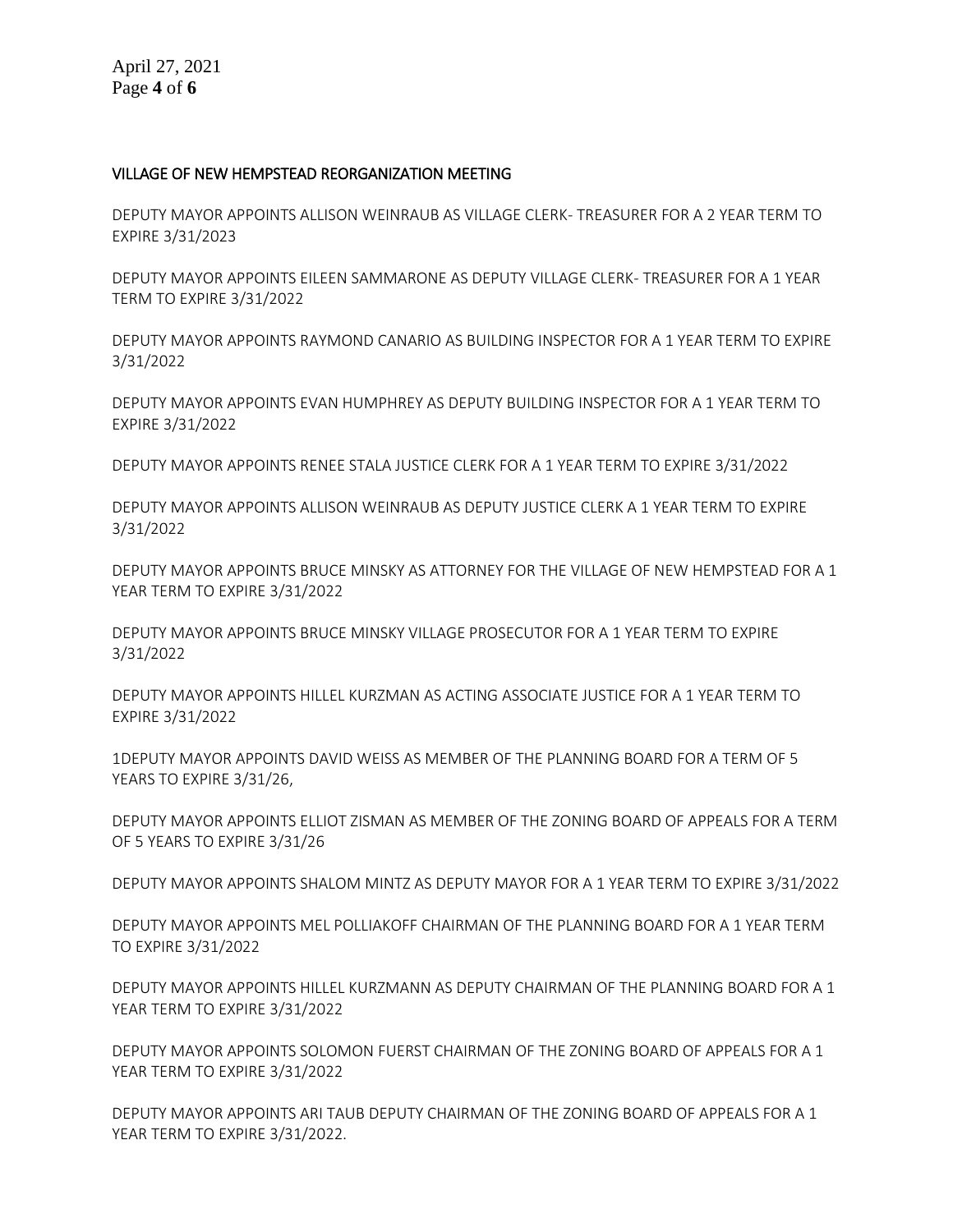April 27, 2021 Page **5** of **6**

DEPUTY MAYOR APPOINTS LEONARD GREENERG AS AD-HOC MEMBER OF THE ZONING BOARD OF APPEALS FOR A 1 YEAR TERM TO EXPIRE 3/31/2022

DEPUTY MAYOR APPOINTS SANTIAGO SOTO JR. AS AD-HOC TO THE PLANNING BOARD FOR A 1 YEAR TERM TO EXPIRE 3/31/2022.

DEPUTY MAYOR APPOINTS MARK GILDON AS AD-HOC TO THE PLANNING BOARD FOR A TERM OF 1 YEAR TO EXPIRE 3/31/22

#### RESOLUTION APPROVING CONTRACT WITH CIVIL DESIGN WORKS, LLC AS VILLAGE ENGINEERS FOR A 1 YEAR TERM TO EXPIRE 3/31/2022

Trustee Eisenstein offered the following motion, which was seconded by Deputy Mayor Mintz:

#### Resolution # BOT 2021-27

Resolved, that the village board hereby approves the Contract with Civil Design Works, LLC for village engineering services for a 1 year term to expire 3/31/2021. Deputy Mayor called for a vote. The vote was 3-0 the resolution was adopted.

### RESOLUTION APPROVING CONTRACT WITH LANGE PLANNING & CONSULTING FOR A 1 YEAR TERM TO EXPIRE 3/31/2022.

Trustee Eisenstein offered the following motion, which was seconded by Deputy Mayor Mintz:

#### Resolution # BOT 2021-28

Resolved, that the village board hereby approves the Contract with Lange Planning as village Planner for a 1 year term to expire 3/31/2021. Deputy Mayor called for a vote. The vote was 3-0 the resolution was adopted.

#### RESOLUTION APPROVING CONTRACT WITH MASER CONSULTING AS SPECIAL ENGINEERING FOR A 1 YEAR TERM TO EXPIRE 3/31/2022

Trustee Eisenstein offered the following motion, which was seconded by Deputy Mayor Mintz:

#### Resolution # BOT 2021-29

Resolved, that the village board hereby approves the Contract with Maser as Special Engineer for a 1 year term to expire 3/31/2021. Deputy Mayor called for a vote. The vote was 3-0 the resolution was adopted.

#### RESOLUTION APPROVING CONTRACT OF VILLAGE FINANCIAL CONSULTANT ERIC LAFAZON FOR A 1 YEAR TERM TO EXPIRE 3/31/2022

Trustee Eisenstein offered the following motion, which was seconded by Deputy Mayor Mintz: